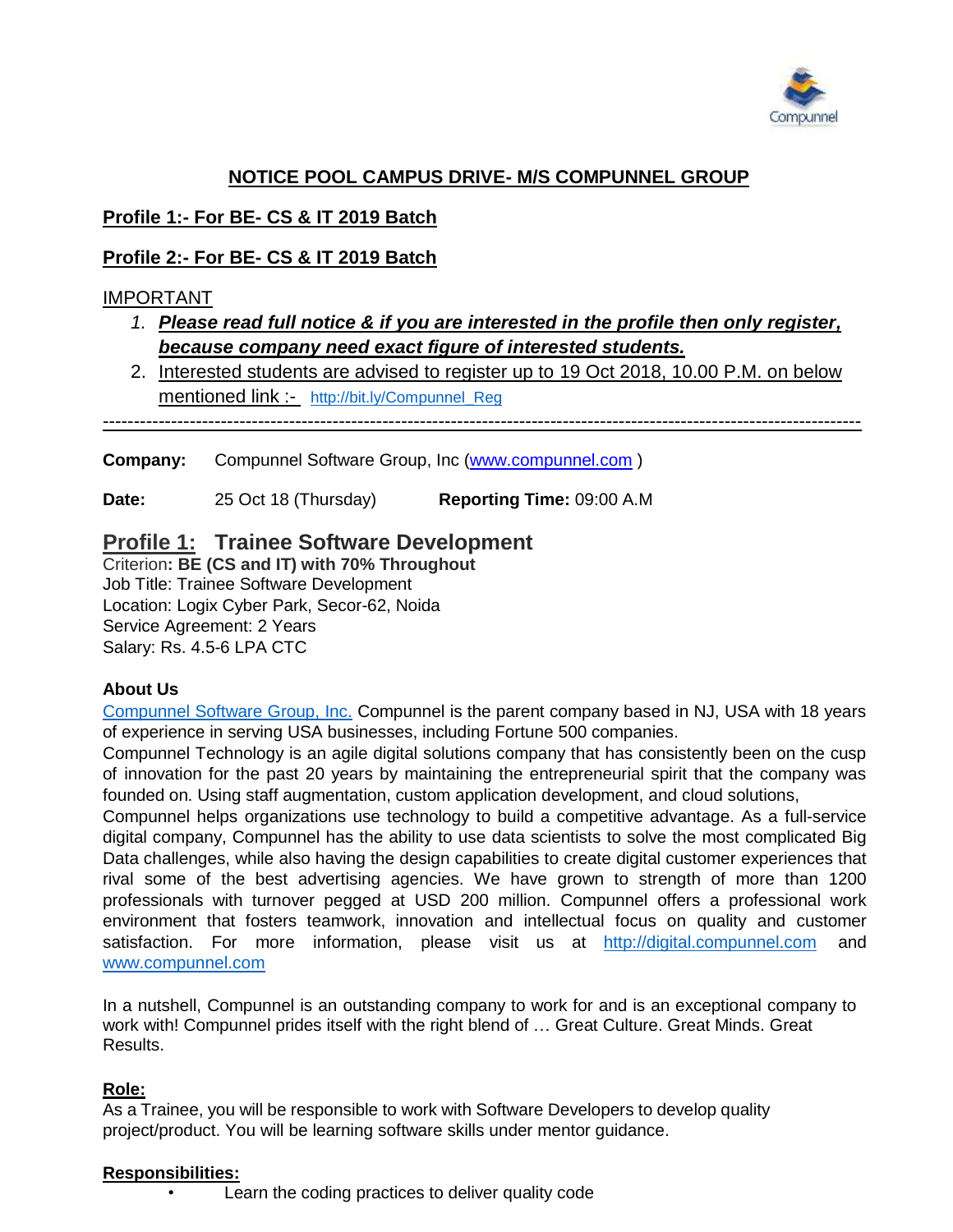

- Work in a team environment to develop, test and deploy software changes
- Provide operational support when necessary
- Develop a well-tested, high performance, scalable web application
- Keep abreast of all the new technologies and best practices Job Qualifications

#### **Minimum skills:**

- Must have B.E. (CS and IT) graduate with 70% throughout.
- Highly energetic, self-driven and motivated
- Should have sound knowledge of SDLC concepts
- The ideal candidate should have excellent verbal and written English communication

#### **Preferred:**

• Technical Certification would be an add on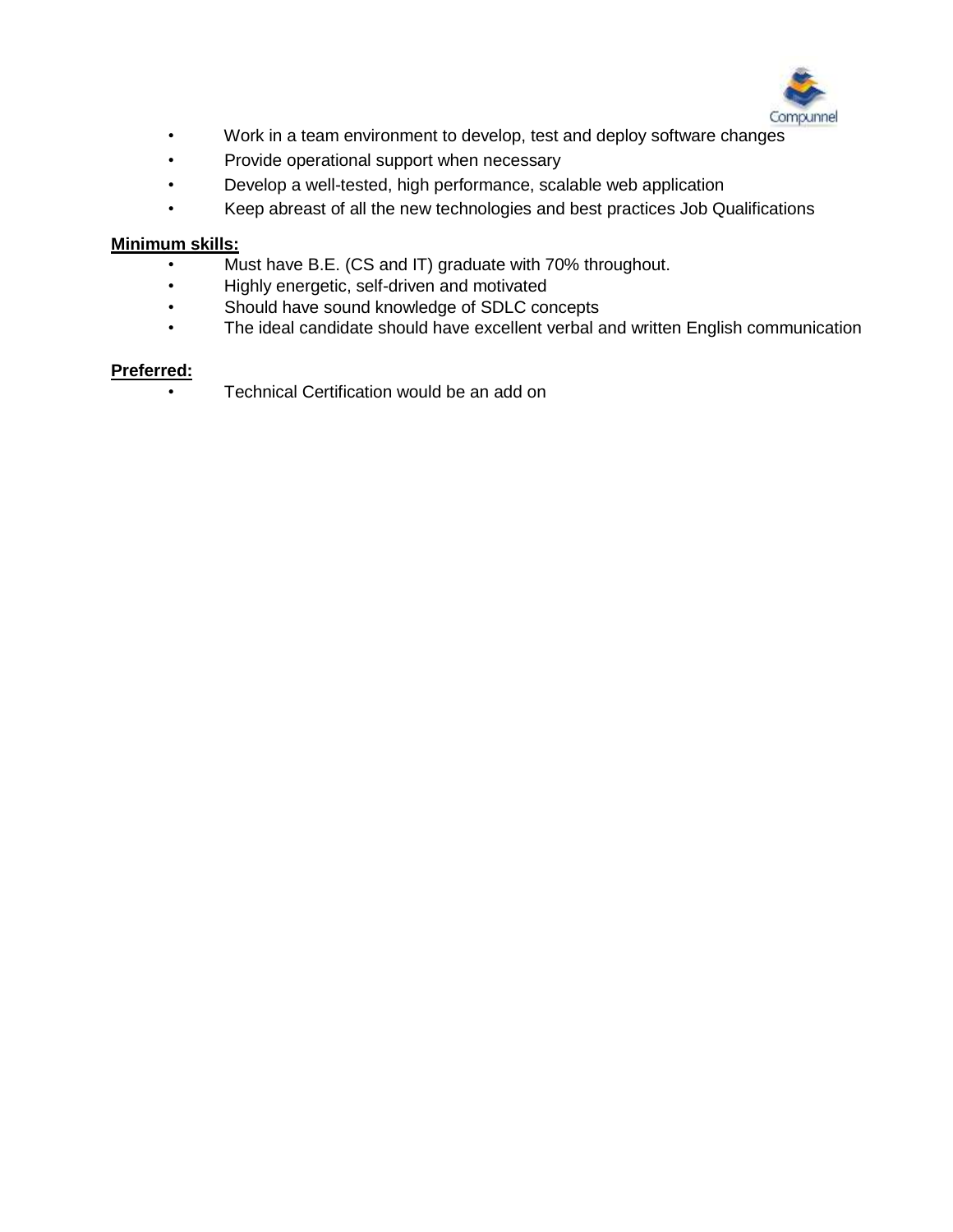

Candidate will be trained on the following areas:

| # | Area                   | Technology                                    |
|---|------------------------|-----------------------------------------------|
|   | <b>BigData</b>         | HDFS, Elasticsearch, Kibana, Java and Python. |
| 2 | Front end Technologies | Angular, React, CSS and HTML.                 |
| 3 | Project Methodology    | Agile Scrum, Pair Programming                 |
| 4 | Database               | MySQL, PostgreSQL, MongoDB and Hbase.         |
| 5 | Platform               | AWS and Google                                |

--------------X-----------------------------------------------X---------------

# **Profile 2: Trainee Recruiter**

Criterion**: BE (CS and IT) with 6.5 CGPA in BE Job Title:** Trainee Recruiter **Location**: Sector-58, Noida **Salary:** 3:00 LPA Max + Huge recurring incentives + Onsite Opportunities **Service Agreement**: Contract to hire in 6 months **Shift Timings**: 7:00 PM to 4:00 AM (Mon-Fri), Sat & Sun are fixed off. Free Pick and Drop will be provided along with Subsidized meal plan.

Date of Start/Joining – July 2019

**About Company:** We are a seasoned Talent Acquisition company with the right people, time-tested processes and cutting-edge proprietary systems. Since 1989, Compunnel Staffing has made headway in the way Talent Acquisition occurs. Due to our roots in IT, we have always believed that the future of the staffing industry lies in the technology solutions created by those who have a thorough understanding of the industry. Therefore, we invest in building our own proprietary technology to refine the methods by which we source talent for our clients. We provide our clients with the right candidate at the right cost at the right time. For more information, please visit <https://staffing.compunnel.com/> and [www.compunnel.com](http://www.compunnel.com/)

#### **Job Responsibilities:**

- Will be responsible for doing recruitment for various IT/Non-IT Positions
- Searching Database/ Portals to hire the best fit for the open positions.
- Sourcing & Screening through Job Boards, Social Media, Networking, Referrals and LinkedIn groups/ Projects.
- Submitting Resume to client and job boards after understanding Job profile and role.
- Acting as first point-of-contact for consultant and maintains monthly contact with consultant.
- Ensuring that adequate number of qualified candidates is submitted for all assigned client requirements in a timely manner.

#### **Minimum Requirements for the role: -**

- Excellent Communication Skills & Writing skills (Mandatory)
- Should be able to differentiate between Skills set like- Java, .Net, Software etc.
- Dynamic and result-oriented individual.
- Team player, Dedication toward Assignments, Learning Savvy & Innovative to Skills.
- Excellent relationship management skills to develop successful networks within senior management, staffing teams and HR Partners.